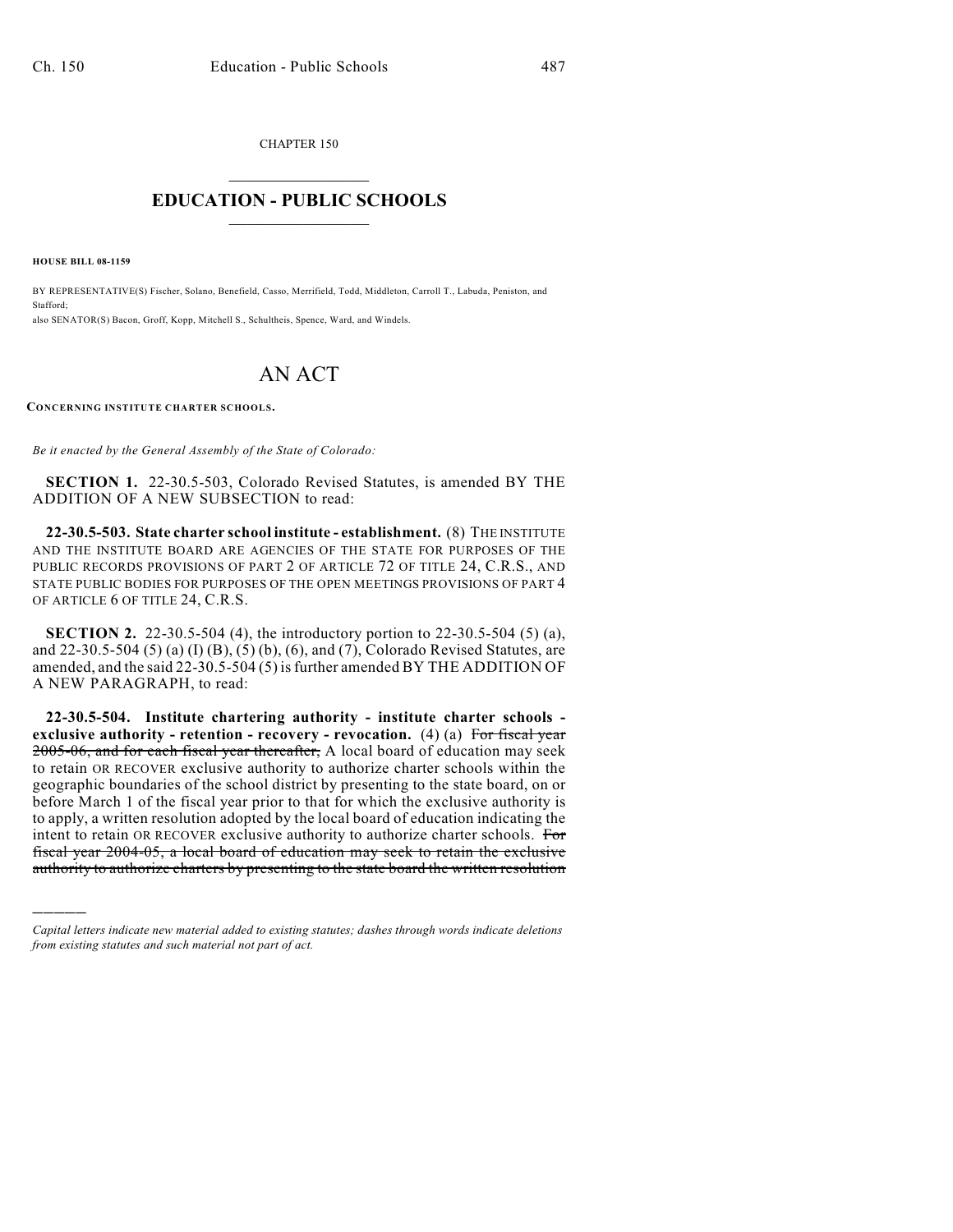on or before a date sixty days after July  $1, 2004$ . The written resolution shall be accompanied by a written description of those portions of subsection (5) of this section that the school district LOCAL BOARD OF EDUCATION intends to demonstrate. The local board of education shall provide a complete copy of the resolution, including the description, to each charter school authorized by the local board on or before the date the local board submits the resolution to the state board. THE STATE BOARD SHALL DETERMINE WITHIN SIXTY DAYS AFTER RECEIVING THE RESOLUTION WHETHER TO GRANT THE LOCAL BOARD OF EDUCATION EXCLUSIVE AUTHORITY. IF THE STATE BOARD DENIES THE LOCAL BOARD EXCLUSIVE AUTHORITY TO AUTHORIZE CHARTER SCHOOLS WITHIN THE GEOGRAPHIC BOUNDARIES OF THE SCHOOL DISTRICT, IT SHALL PROVIDE TO THE LOCAL BOARD OF EDUCATION A WRITTEN EXPLANATION OF THE BASIS FOR THE DENIAL.

(b) A party may challenge the grant of exclusive authority made by the state board pursuant to subsection (5) of this section by filing with the state board a notice of challenge within thirty days after the state board grants exclusive authority. The notice shall be accompanied by a specific written description, WITH SUPPORTING DOCUMENTATION, of the basis for the challenge. The challenging party, at the time of filing notice with the state board, shall provide a copy of the notice of challenge, WITH THE WRITTEN DESCRIPTION OF THE BASIS AND SUPPORTING DOCUMENTATION, to the school district LOCAL BOARD OF EDUCATION that has been granted exclusive authority. The state board shall permit the school district LOCAL BOARD the opportunity to appear AT A PUBLIC HEARING and respond in writing to the challenge AND SHALL PERMIT THE CHALLENGER THE OPPORTUNITY AT THE PUBLIC HEARING TO REBUT ANY ARGUMENTS MADE BY THE LOCAL BOARD. IF THE LOCAL BOARD OF EDUCATION INTENDS TO RESPOND TO THE CHALLENGE, IT SHALL SUBMIT A COPY OF ITS RESPONSE IN WRITING, WITH SUPPORTING DOCUMENTATION, TO THE CHALLENGING PARTY AND THE STATE BOARD AT LEAST FIFTEEN DAYS PRIOR TO THE PUBLIC HEARING. The state board shall make a determination upon the challenge within sixty days after receipt of the notice of challenge. IN ANNOUNCING ITS DETERMINATION, THE STATE BOARD SHALL PROVIDE A WRITTEN EXPLANATION OF THE BASIS FOR ITS DECISION TO EITHER GRANT OR DENY TO THE LOCAL BOARD EXCLUSIVE AUTHORITY TO AUTHORIZE CHARTER SCHOOLS WITHIN THE GEOGRAPHIC BOUNDARIES OF THE SCHOOL DISTRICT.

(c) IF A LOCAL BOARD OF EDUCATION RECOVERS EXCLUSIVE AUTHORITY PURSUANT TO THIS SECTION TO AUTHORIZE CHARTER SCHOOLS WITHIN THE GEOGRAPHIC BOUNDARIES OF THE SCHOOL DISTRICT, ANY INSTITUTE CHARTER SCHOOLS AUTHORIZED WITHIN THE GEOGRAPHIC BOUNDARIES OF THE SCHOOL DISTRICT PRIOR TO THE DATE ON WHICH THE LOCAL BOARD OF EDUCATION RECOVERED EXCLUSIVE AUTHORITY SHALL CONTINUE TO BE AUTHORIZED BY AND ACCOUNTABLE TO THE INSTITUTE; EXCEPT THAT AN INSTITUTE CHARTER SCHOOL THAT IS CONVERTED TO A DISTRICT CHARTER SCHOOL PURSUANT TO SUBSECTION (10) OF THIS SECTION SHALL BE ACCOUNTABLE TO THE LOCAL BOARD OF EDUCATION.

(d) EACH LOCAL BOARD OF EDUCATION THAT HAS BEEN GRANTED, PRIOR TO OR ON OR AFTER THE EFFECTIVE DATE OF THIS PARAGRAPH (d), EXCLUSIVE AUTHORITY TO CHARTER SCHOOLS WITHIN THE GEOGRAPHIC BOUNDARIES OF THE SCHOOL DISTRICT SHALL RETAIN EXCLUSIVE AUTHORITY UNTIL THE LOCAL BOARD OF EDUCATION VOLUNTARILY RELINQUISHES THE EXCLUSIVE AUTHORITY OR THE STATE BOARD OF EDUCATION REVOKES THE EXCLUSIVE AUTHORITY PURSUANT TO THE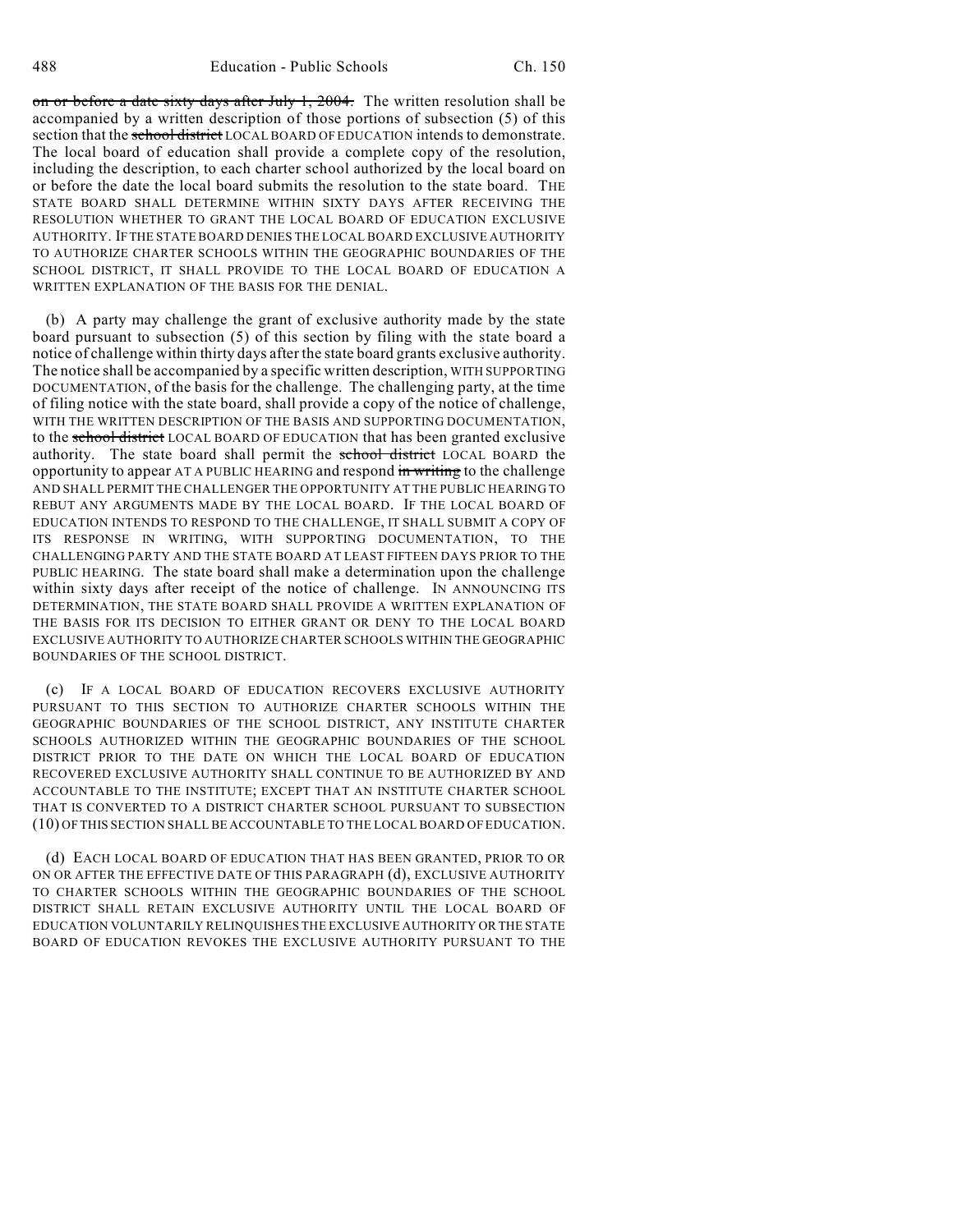PROVISIONS OF SUBSECTION (7.5) OF THIS SECTION. A LOCAL BOARD OF EDUCATION THAT VOLUNTARILY RELINQUISHES EXCLUSIVE AUTHORITY MAY REGAIN EXCLUSIVE AUTHORITY BY APPLYING PURSUANT TO THE PROVISIONS OF THIS SUBSECTION (4).

(5) (a) The state board shall grant to a local board of education exclusive authority to authorize charter schools within the geographic boundaries of the school district if the state board determines, after adequate notice and in a public hearing and after receiving input from any charter schools authorized by the local board of education, that the local board has provided CAN SHOW A RECENT PATTERN OF PROVIDING fair and equitable treatment to its charter schools during the four years prior to the local board's submission of the resolution described in subsection (4) of this section, through the local board's demonstration of:

(I) Full compliance with the provisions of the "Charter Schools Act", part 1 of this article, which includes, at a minimum:

(B) Compliance with section  $22-30.5-112$  SECTIONS 22-30.5-112 AND 22-30.5-112.1, which permits PERMIT a charter school to purchase, at its discretion, certain services or a combination of services;

(b) Notwithstanding any other provision of this subsection (5) to the contrary, the state board shall grant to a local board of education exclusive authority to authorize charter schools within the geographic boundaries of the school district if the school district LOCAL BOARD certifies that:

(I) The total pupil enrollment of the school district is less than three thousand pupils. or

(II) The percentage of pupils who are eligible for free or reduced-cost lunch pursuant to the provisions of the federal "National School Lunch Act", 42 U.S.C. sec. 1751, et seq., and who enrolled in charter schools authorized by the school district is greater than the percentage that is one percentage point below the overall percentage of pupils eligible for free or reduced-cost lunch who are enrolled in the school district.

(d) IF THE STATE BOARD DENIES THE EXCLUSIVE AUTHORITY OF A LOCAL BOARD OF EDUCATION TO AUTHORIZE CHARTER SCHOOLS WITHIN THE GEOGRAPHIC BOUNDARIES OF THE SCHOOL DISTRICT, THE LOCAL BOARD MAY REAPPLY TO RETAIN OR RECOVER EXCLUSIVE AUTHORITY AS PROVIDED IN SUBSECTION (4) OF THIS SECTION AS SOON AS THE LOCAL BOARD DETERMINES IT HAS RESOLVED THE ISSUE THAT WAS THE BASIS FOR THE DENIAL.

(6) For school districts LOCAL BOARDS OF EDUCATION that have no discernable history of CONSIDERING CHARTER SCHOOL APPLICATIONS OR authorizing charter schools, the state board may make a renewable one-year SHALL grant of exclusive authority if the school district LOCAL BOARD demonstrates its compliance with the provisions of sub-subparagraphs  $(C)$  and  $(D)$  of subparagraph  $(I)$  of paragraph  $(a)$ of subsection (5) of this section and presents to the state board a plan to implement a combination of the authorizing practices described in paragraph (a) of this subsection (5) OF THIS SECTION.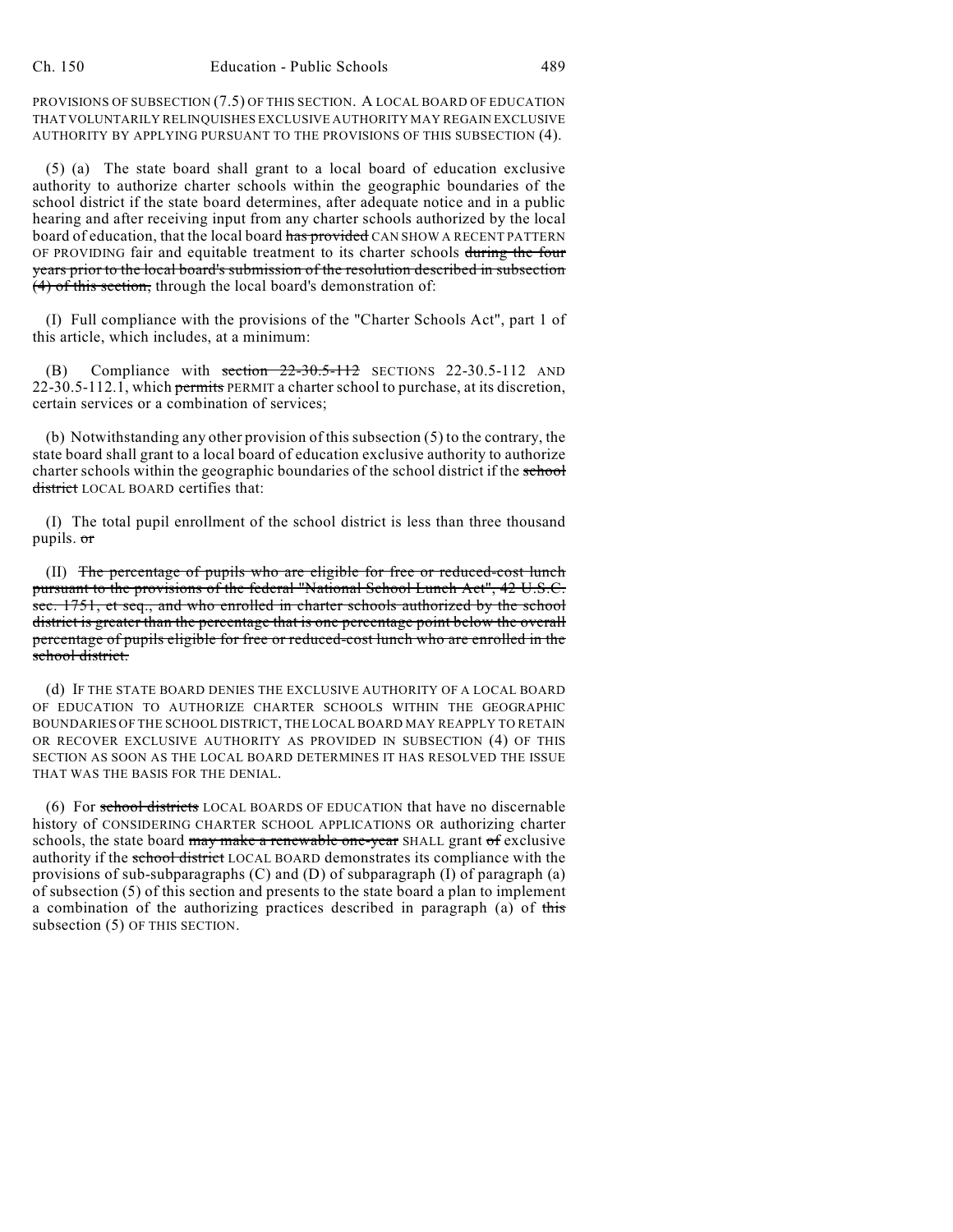(7) A grant of exclusive authority by the state board shall continue so long as a school district LOCAL BOARD OF EDUCATION continues to comply with the provisions of subsection (5) of this section, and has presented a written resolution to the state board as set forth in subsection (4) of this section, AND THE LOCAL BOARD NEED NOT REAPPLY; EXCEPT THAT A LOCAL BOARD OF EDUCATION THAT RETAINS EXCLUSIVE AUTHORITY PURSUANT TO PARAGRAPH (b) OF SUBSECTION (5) OF THIS SECTION SHALL REAPPLY FOR EXCLUSIVE AUTHORITY IF THE CRITERIA SPECIFIED IN SAID PARAGRAPH (b) NO LONGER APPLY TO THE SCHOOL DISTRICT.

**SECTION 3.** 22-30.5-504, Colorado Revised Statutes, is amended BY THE ADDITION OF A NEW SUBSECTION to read:

**22-30.5-504. Institute chartering authority - institute charter schools exclusive authority - retention - recovery - revocation.** (7.5) (a) A CHARTER SCHOOL, A CHARTER SCHOOL APPLICANT, OR AN ORGANIZATION THAT REPRESENTS CHARTER SCHOOLS MAY REQUEST REVOCATION OF A LOCAL BOARD OF EDUCATION'S EXCLUSIVE AUTHORITY TO AUTHORIZE CHARTER SCHOOLS WITHIN THE GEOGRAPHIC BOUNDARIES OF THE SCHOOL DISTRICT BY FILING A REQUEST FOR REVOCATION WITH THE STATE BOARD. A CHARTER SCHOOL MAY REQUEST REVOCATION OF THE EXCLUSIVE AUTHORITY ONLY OF ITS CHARTERING LOCAL BOARD. A CHARTER APPLICANT MAY REQUEST REVOCATION OF THE EXCLUSIVE AUTHORITY ONLY OF A LOCAL BOARD OF EDUCATION TO WHICH IT MAY APPLY FOR A CHARTER.

(b) A CHARTER SCHOOL, A CHARTER SCHOOL APPLICANT, OR AN ORGANIZATION THAT REPRESENTS CHARTER SCHOOLS MAY REQUEST REVOCATION OF A LOCAL BOARD OF EDUCATION'S EXCLUSIVE AUTHORITY ONLY ON THE GROUNDS THAT THE LOCAL BOARD, SINCE THE DATE THAT THE LOCAL BOARD RECEIVED EXCLUSIVE AUTHORITY, HAS DEMONSTRATED A PATTERN OF FAILING TO COMPLY WITH ONE OR MORE OF THE PROVISIONS OF THE "CHARTER SCHOOLS ACT", PART 1 OF THIS ARTICLE. A CHARTER SCHOOL, A CHARTER SCHOOL APPLICANT, OR AN ORGANIZATION THAT REPRESENTS CHARTER SCHOOLS MAY NOT REQUEST REVOCATION OF A LOCAL BOARD OF EDUCATION'S EXCLUSIVE AUTHORITY SOLELY ON THE BASIS OF:

## (I) THE LOCAL BOARD'S REFUSAL OF A CHARTER APPLICATION; OR

(II) AN ACTION BY THE LOCAL BOARD THAT A CHARTER SCHOOL OR A CHARTER SCHOOL APPLICANT MAY APPEAL TO THE STATE BOARD PURSUANT TO SECTION 22-30.5-108, UNLESS THE ACTION WOULD OTHERWISE CONSTITUTE GROUNDS FOR DENIAL OR REVOCATION OF EXCLUSIVE AUTHORITY.

(c) TO REQUEST REVOCATION OF A LOCAL BOARD OF EDUCATION'S EXCLUSIVE AUTHORITY, A CHARTER SCHOOL, A CHARTER SCHOOL APPLICANT, OR AN ORGANIZATION THAT REPRESENTS CHARTER SCHOOLS SHALL FILE A NOTICE OF REQUEST FOR REVOCATION WITH THE STATE BOARD, ACCOMPANIED BY A SPECIFIC WRITTEN DESCRIPTION, WITH SUPPORTING DOCUMENTATION, OF THE BASIS FOR THE REQUEST. THE REQUESTING PARTY, AT THE TIME OF FILING THE NOTICE WITH THE STATE BOARD, SHALL PROVIDE A COPY OF THE NOTICE OFREQUEST FOR REVOCATION AND THE BASIS FOR THE REQUEST, WITH THE SUPPORTING DOCUMENTATION, TO THE AFFECTED LOCAL BOARD OF EDUCATION. THE STATE BOARD SHALL PERMIT THE LOCAL BOARD THE OPPORTUNITY TO APPEAR AT A PUBLIC HEARING AND RESPOND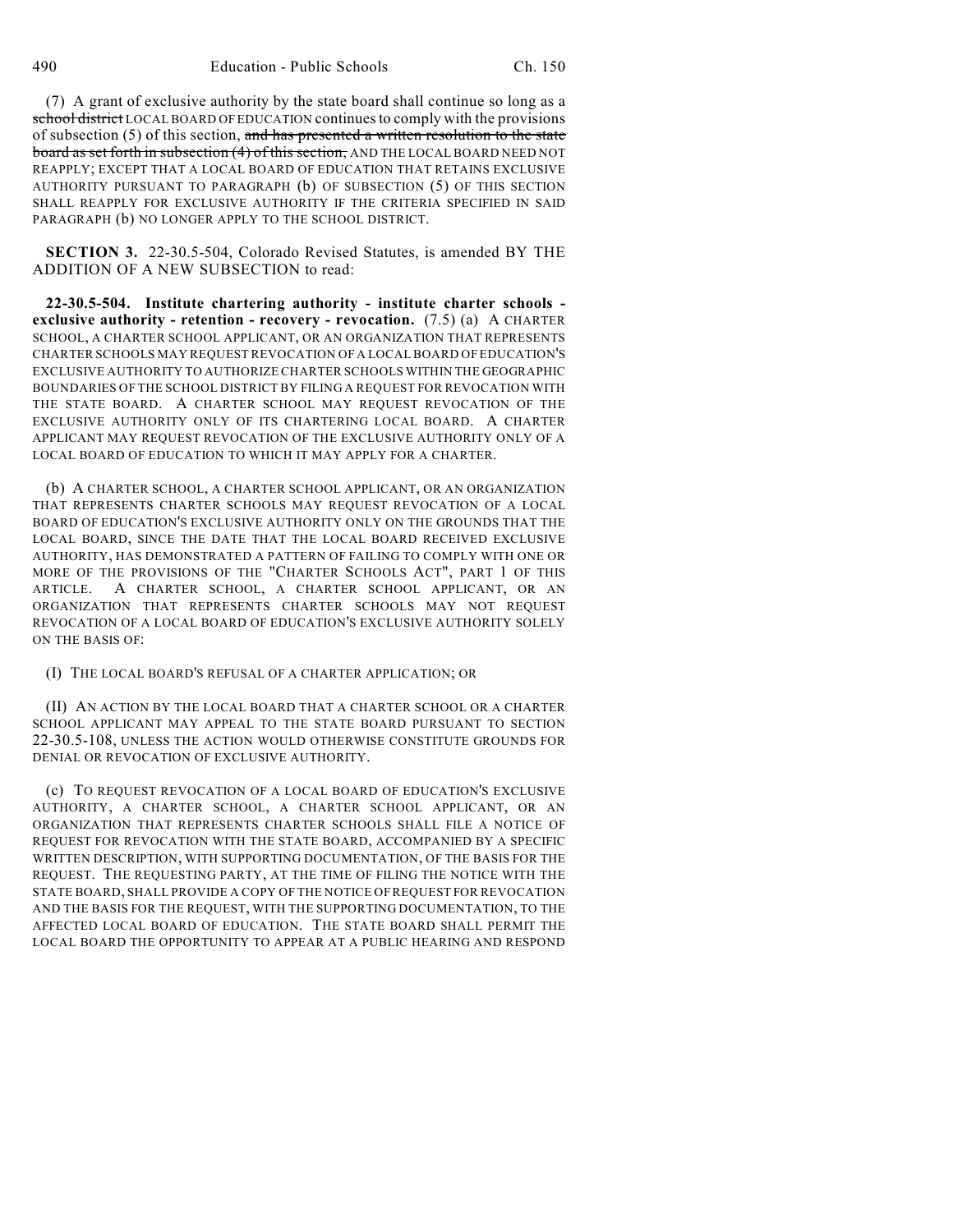IN WRITING TO THE REQUEST FOR REVOCATION AND SHALL PERMIT THE REQUESTING PARTY THE OPPORTUNITY AT THE PUBLIC HEARING TO REBUT ANY ARGUMENTS MADE BY THE LOCAL BOARD. IF THE LOCAL BOARD INTENDS TO RESPOND TO THE REQUEST FOR REVOCATION, IT SHALL SUBMIT A COPY OF ITS RESPONSE IN WRITING, WITH SUPPORTING DOCUMENTATION, TO THE REQUESTING PARTY AND THE STATE BOARD AT LEAST FIFTEEN DAYS PRIOR TO THE PUBLIC HEARING. THE STATE BOARD SHALL DETERMINE WHETHER TO GRANT OR DENY THE REQUEST FOR REVOCATION, BASED ON THE CRITERIA FOR GRANTING EXCLUSIVE AUTHORITY SPECIFIED IN SUBSECTIONS (5) AND (6) OF THIS SECTION, WITHIN SIXTY DAYS AFTER RECEIVING THE NOTICE. IF THE STATE BOARD REVOKES THE LOCAL BOARD OF EDUCATION'S EXCLUSIVE AUTHORITY TO AUTHORIZE CHARTER SCHOOLS WITHIN THE GEOGRAPHIC BOUNDARIES OF THE SCHOOL DISTRICT, IT SHALL PROVIDE A WRITTEN EXPLANATION OF THE BASIS FOR THE REVOCATION.

(d) IF THE STATE BOARD REVOKES A LOCAL BOARD OF EDUCATION'S EXCLUSIVE AUTHORITY, THE LOCAL BOARD MAY APPLY TO RECOVER THE GRANT OF EXCLUSIVE AUTHORITY AS PROVIDED IN SUBSECTION (4) OF THIS SECTION AS SOON AS THE LOCAL BOARD DETERMINES IT HAS RESOLVED THE ISSUE THAT WAS THE BASIS FOR THE REVOCATION. THE STATE BOARD SHALL CONSIDER THE LOCAL BOARD OF EDUCATION'S APPLICATION AND EITHER GRANT OR DENY THE LOCAL BOARD EXCLUSIVE AUTHORITY AS PROVIDED IN SUBSECTION (5) OF THIS SECTION.

**SECTION 4.** 22-30.5-504, Colorado Revised Statutes, is amended BY THE ADDITION OF A NEW SUBSECTION to read:

**22-30.5-504. Institute chartering authority - institute charter schools.** (10) (a) AN INSTITUTE CHARTER SCHOOL THAT IS LOCATED WITHIN THE GEOGRAPHIC BOUNDARIES OF A SCHOOL DISTRICT THAT RECOVERS EXCLUSIVE AUTHORITY TO AUTHORIZE CHARTER SCHOOLS, AS PROVIDED IN SUBSECTION (4) OF THIS SECTION, OR THAT PERMITTED THE ESTABLISHMENT OF THE INSTITUTE CHARTER SCHOOL WITHIN ITS GEOGRAPHIC BOUNDARIES, AS PROVIDED IN SUBSECTION (8) OF THIS SECTION, MAY APPLY TO THE BOARD OF EDUCATION OF THE SCHOOL DISTRICT IN WHICH IT IS LOCATED TO CONVERT TO A DISTRICT CHARTER SCHOOL. TO CONVERT TO A DISTRICT CHARTER SCHOOL, THE INSTITUTE CHARTER SCHOOL SHALL SUBMIT AN APPLICATION TO THE LOCAL BOARD OF EDUCATION AS IF IT WERE APPLYING FOR A NEW CHARTER IN ACCORDANCE WITH THE PROVISIONS OF PART 1 OF THIS ARTICLE.

(b) AN APPLICATION TO CONVERT AN EXISTING INSTITUTE CHARTER SCHOOL TO A DISTRICT CHARTER SCHOOL SHALL INCLUDE EVIDENCE THAT AN ADEQUATE NUMBER OF PARENTS, TEACHERS, OR PUPILS, OR ANY COMBINATION THEREOF, SUPPORTS THE CONVERSION OF THE INSTITUTE CHARTER SCHOOL TO A DISTRICT CHARTER SCHOOL.

(c) A LOCAL BOARD OF EDUCATION'S APPROVAL OF AN APPLICATION FROM AN EXISTING INSTITUTE CHARTER SCHOOL SUBMITTED PURSUANT TO THIS SUBSECTION (10) SHALL NOT RELIEVE THE INSTITUTE CHARTER SCHOOL OF ANY PREEXISTING CONTRACTUAL OBLIGATIONS OR RELATIONSHIPS, INCLUDING OBLIGATIONS OF THE INSTITUTE CHARTER SCHOOL TO THE INSTITUTE; EXCEPT THAT THE INSTITUTE CHARTER SCHOOL SHALL NO LONGER BE SUBJECT TO THE OVERSIGHT AND CONTROL OF THE INSTITUTE. THE TRANSFER OF OVERSIGHT OF AN INSTITUTE CHARTER SCHOOL FROM THE INSTITUTE TO A SCHOOL DISTRICT SHALL NOT BE DEEMED A DISSOLUTION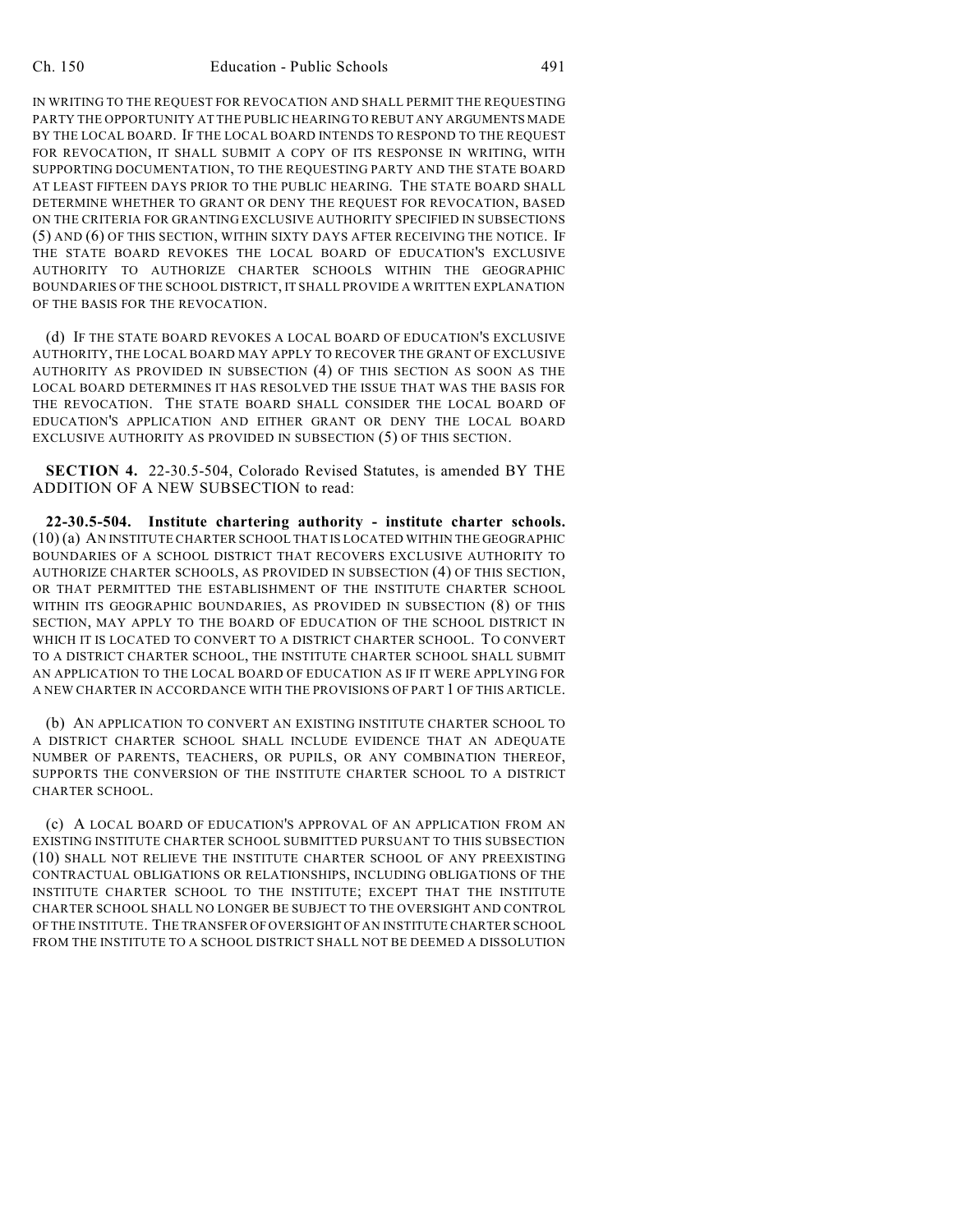OR OTHER EVENT THAT EMPOWERS OR OBLIGATES THE INSTITUTE TO WIND DOWN THE INSTITUTE CHARTER SCHOOL'S AFFAIRS OR TO DISPOSE OF THE INSTITUTE CHARTER SCHOOL'S ASSETS.

**SECTION 5.** The introductory portion to 22-30.5-505 (3), Colorado Revised Statutes, is amended to read:

**22-30.5-505. State charter school institute - institute board - appointment powers and duties - rules.** (3) The mission of the institute board shall be to foster high-quality public school choices offered through institute charter schools, including particularly schools THAT ARE FOCUSED ON CLOSING THE ACHIEVEMENT GAP for at-risk students. In discharging its duties pursuant to this part 5, the institute shall:

**SECTION 6.** 22-30.5-505, Colorado Revised Statutes, is amended BY THE ADDITION OF THE FOLLOWING NEW SUBSECTIONS to read:

**22-30.5-505. State charter school institute - institute board - appointment powers and duties - rules.** (3.5) THE INSTITUTE BOARD SHALL ENSURE THAT THE NAMES OF INSTITUTE BOARD MEMBERS AND THE SCHEDULE OF, AGENDAS FOR, AND MINUTES OF THE MEETINGS AND HEARINGS HELD BY THE INSTITUTE BOARD ARE PROMPTLY POSTED AND UPDATED ON THE STATE CHARTER SCHOOL INSTITUTE'S WEB SITE. THE DEPARTMENT ON ITS WEB SITE SHALL PROVIDE A LINK TO THE STATE CHARTER SCHOOL INSTITUTE'S WEB SITE.

(12) (a) ON OR BEFORE AUGUST 1, 2008, THE INSTITUTE SHALL COLLECT FROM INSTITUTE CHARTER SCHOOLS THE DATA SPECIFIED IN PARAGRAPH (b) OF THIS SUBSECTION (12). AT A MINIMUM, THE INSTITUTE SHALL REQUIRE THE INSTITUTE CHARTER SCHOOLS TO UPDATE THE COLLECTED DATA ON MARCH 1, MAY 1, AND JULY 1 OF EACH YEAR STARTING IN 2009. UPON RECEIPT OF A REQUEST FROM A SCHOOL DISTRICT, THE INSTITUTE SHALL PROVIDE A COPY OF THE COLLECTED DATA TO THE SCHOOL DISTRICT.

(b) THE DATA COLLECTED PURSUANT TO THIS SUBSECTION (12) SHALL INCLUDE, AT A MINIMUM:

(I) THE PROJECTED AGGREGATE NUMBER OF STUDENTS ENROLLING IN INSTITUTE CHARTER SCHOOLS FOR THE UPCOMING ACADEMIC YEAR WHO WERE ENROLLED IN SCHOOLS OF THE SCHOOL DISTRICT FOR THE PRECEDING ACADEMIC YEAR; AND

(II) FOR EACH STUDENT INCLUDED IN SUBPARAGRAPH (I) OF THIS PARAGRAPH (b), TO THE EXTENT KNOWN:

(A) THE NAME OF THE SCHOOL IN WHICH THE STUDENT WAS ENROLLED IN THE PRECEDING ACADEMIC YEAR; AND

(B) THE NAME OF THE INSTITUTE CHARTER SCHOOL AND THE GRADE IN WHICH THE STUDENT IS ENROLLED FOR THE UPCOMING ACADEMIC YEAR.

**SECTION 7.** 22-30.5-507 (1), Colorado Revised Statutes, is amended BY THE ADDITION OF A NEW PARAGRAPH to read: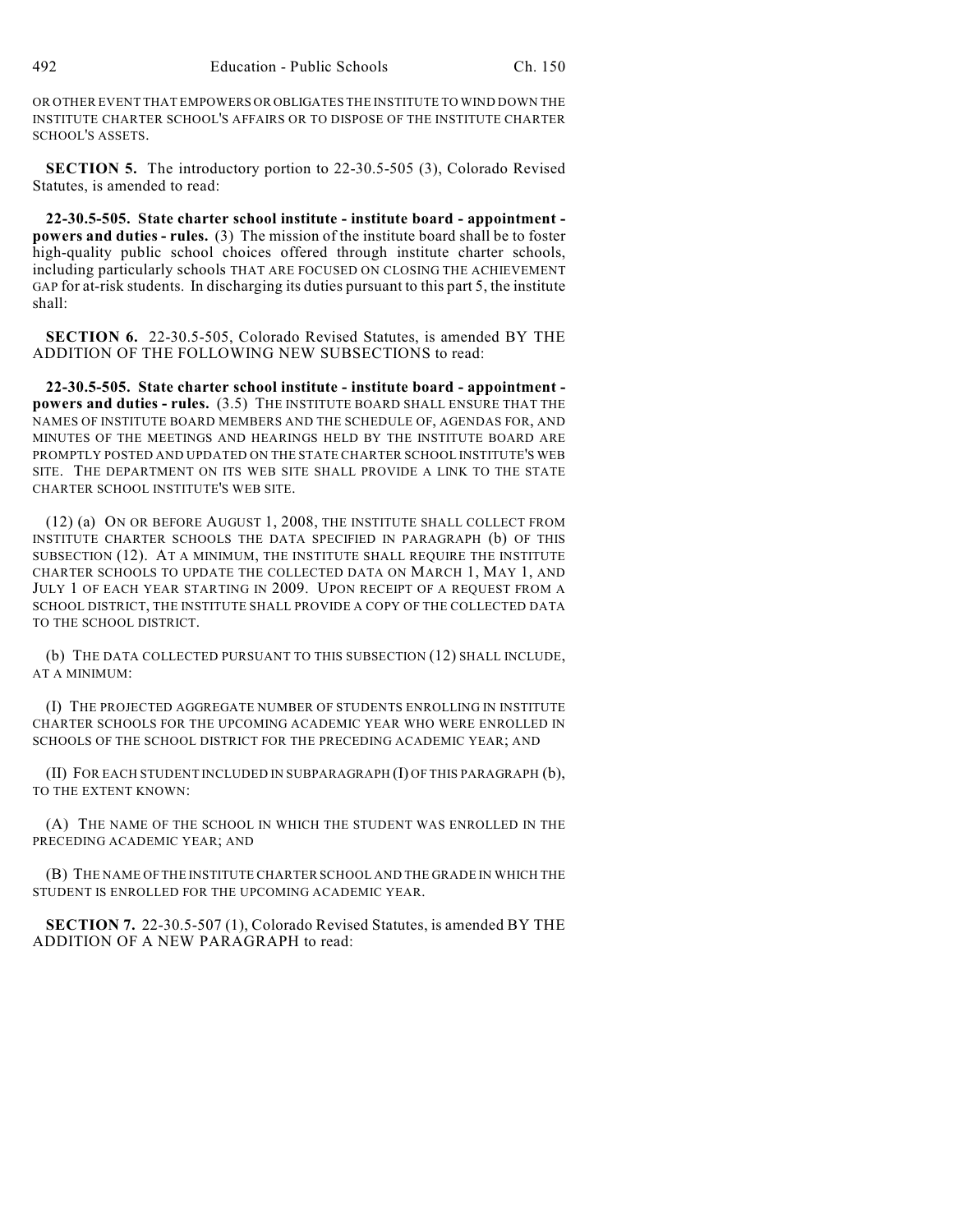**22-30.5-507. Institute charter school - requirements - authority.** (1) (c) EACH INSTITUTE CHARTER SCHOOL AUTHORIZED ON OR AFTER JULY 1, 2008, SHALL INCLUDE WITHIN ITS NAME THE PHRASE "STATE CHARTER SCHOOL".

**SECTION 8.** 22-30.5-510 (1) (a), (1) (b), and (2), Colorado Revised Statutes, are amended, and the said 22-30.5-510 (1) isfurther amended BY THE ADDITION OF THE FOLLOWING NEW PARAGRAPHS, to read:

**22-30.5-510. Institute charter school application - process - rule-making.** (1) (a) Except as otherwise provided in section 22-30.5-506 (2), the institute shall receive and review all applications for institute charter schools. An application for an institute charter school may be submitted by one or more individuals, by a non-profit, governmental, or other entity or organization, or by an existing charter school authorized by a district. The institute's approval of an application from an existing charter school shall not relieve the charter school of any pre-existing contractual obligations or relationships, including obligations of the charter school due to the school district that authorized the charter school. The transfer of oversight of a charter school from a school district to the institute shall not be deemed a dissolution or other event that empowers or obligates the school district to wind down the charter school's affairs or to dispose of the charter school's assets. An entity applying for an institute charter school shall file an application with the institute by a date determined by rule of the institute board to be eligible for consideration for the following school year. Prior to any change in the application deadline, the institute shall notify each known institute charter school applicant of the proposed change by certified letter. If the institute finds the institute charter school application is incomplete, the institute shall request the necessary information from the applicant.

(a.3) AN APPLICATION TO CONVERT AN EXISTING CHARTER SCHOOL AUTHORIZED BY A SCHOOL DISTRICT TO AN INSTITUTE CHARTER SCHOOL SHALL INCLUDE EVIDENCE THAT AN ADEQUATE NUMBER OF PARENTS, TEACHERS, OR PUPILS OR ANY COMBINATION THEREOF SUPPORT THE CONVERSION TO AN INSTITUTE CHARTER SCHOOL.

(a.5) THE INSTITUTE'S APPROVAL OF AN APPLICATION FROM AN EXISTING CHARTER SCHOOL SHALL NOT RELIEVE THE CHARTER SCHOOL OF ANY PREEXISTING CONTRACTUAL OBLIGATIONS OR RELATIONSHIPS, INCLUDING OBLIGATIONS OF THE CHARTER SCHOOL TO THE SCHOOL DISTRICT THAT OVERSEES THE CHARTER SCHOOL; EXCEPT THAT THE CHARTER SCHOOL SHALL NO LONGER BE SUBJECT TO THE OVERSIGHT AND CONTROL OF THE SCHOOL DISTRICT. THE TRANSFER OF OVERSIGHT OF A CHARTER SCHOOL FROM A SCHOOL DISTRICT TO THE INSTITUTE SHALL NOT BE DEEMED A DISSOLUTION OR OTHER EVENT THAT EMPOWERS OR OBLIGATES THE SCHOOL DISTRICT TO WIND DOWN THE CHARTER SCHOOL'S AFFAIRS OR TO DISPOSE OF THE CHARTER SCHOOL'S ASSETS.

(b) The institute board shall set forth by rule all necessary procedures for the application process and for application review by the institute and the institute board. The rules shall describe a rigorous review of the application that includes, but is not necessarily limited to, the following key evaluative areas involving the institute charter school: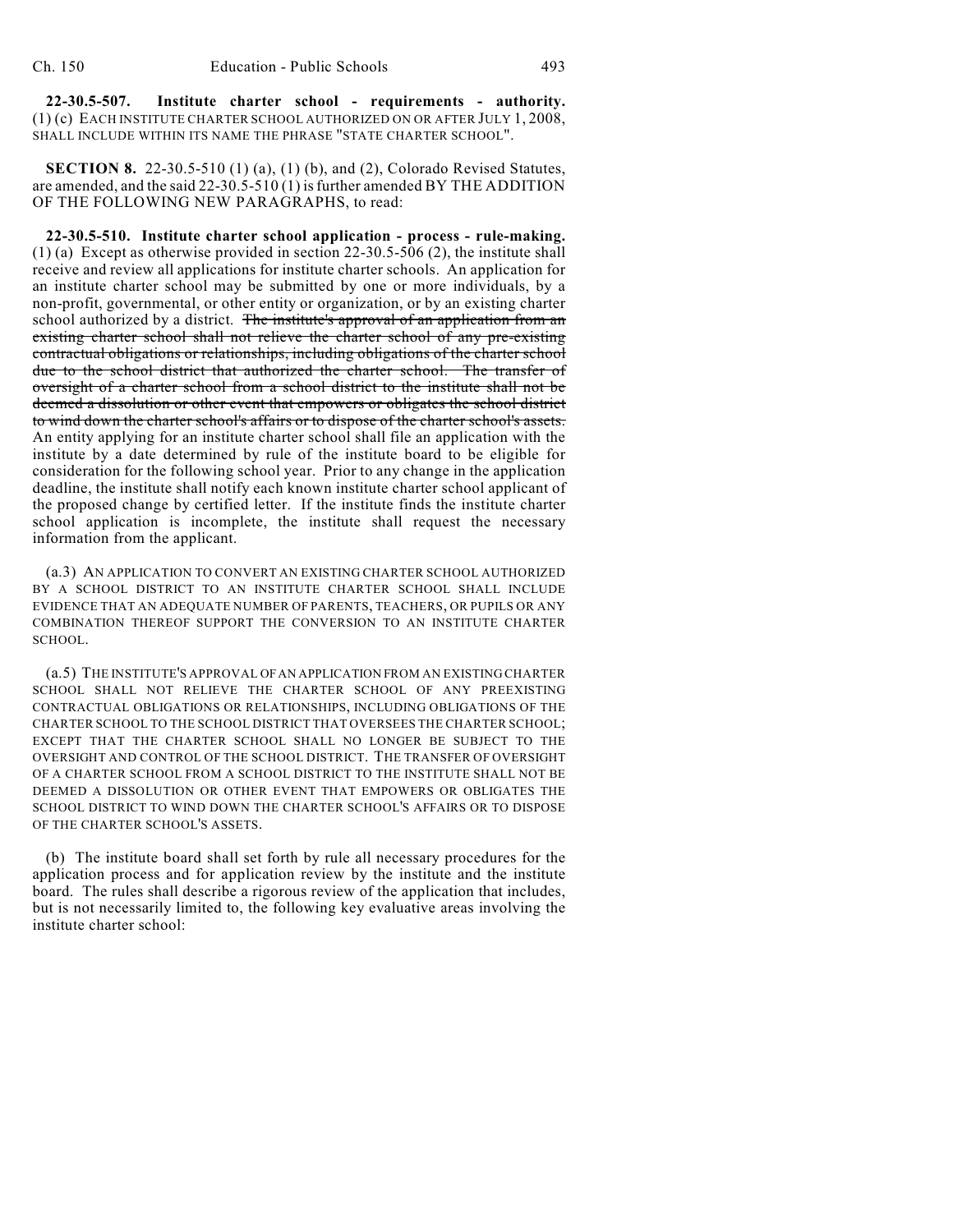(I) THE NUMBER OF AT-RISK STUDENTS THAT THE INSTITUTE CHARTER SCHOOL ANTICIPATES SERVING, BOTH AS AN ABSOLUTE NUMBER AND AS A PERCENTAGE OF THE ENTIRE STUDENT BODY EXPECTED TO ENROLL AT THE INSTITUTE CHARTER SCHOOL;

 $(H)$  (II) Curriculum and instructional program;

(II) (III) Nonacademic program characteristics;

(*III*) (IV) Financial viability;

 $(HV)$  (V) Appropriate governance model and proposed practices;

 $(V)$  (VI) Appropriate, consistent, clear, and measurable accountability systems; and

(VI) (VII) The extent to which the instructional program fits the mission statement of the institute charter school;

(VIII) WHETHER THE INSTITUTE CHARTER SCHOOL WILL PROVIDE AN EDUCATIONAL OPTION THAT SUBSTANTIALLY DIFFERS FROM THE EDUCATIONAL OPPORTUNITIES PROVIDED BY EXISTING SCHOOLS OF THE SCHOOL DISTRICT THAT HAVE CAPACITY TO ACCOMMODATE ADDITIONAL STUDENTS;

(IX) THE INSTITUTE CHARTER SCHOOL'S PLAN FOR OUTREACH AND RECRUITMENT OF STUDENTS WHOSE RACE, GENDER, AND ETHNICITY REFLECT THE DEMOGRAPHICS OF THE COMMUNITY THAT THE INSTITUTE CHARTER SCHOOL INTENDS TO SERVE; AND

(X) THE INSTITUTE CHARTER SCHOOL'S PLAN FOR IDENTIFYING AND REDUCING THE ACADEMIC ACHIEVEMENT GAPS AMONG ITS STUDENT POPULATION.

(d) WHEN THE INSTITUTE DETERMINES THAT IT HAS RECEIVED A COMPLETE APPLICATION FOR AN INSTITUTE CHARTER SCHOOL, THE INSTITUTE SHALL SEND NOTICE TO THE LOCAL BOARD OF EDUCATION AND THE SCHOOL DISTRICT ACCOUNTABILITY COMMITTEE FOR THE SCHOOL DISTRICT IN WHICH THE PROPOSED INSTITUTE CHARTER SCHOOL IS TO BE LOCATED. AT A MINIMUM, THE NOTICE SHALL INCLUDE THE FOLLOWING INFORMATION:

(I) THE SCHEDULE BY WHICH THE INSTITUTE WILL REVIEW THE APPLICATION AND DETERMINE WHETHER TO AUTHORIZE THE INSTITUTE CHARTER SCHOOL;

(II) THE DATES AND LOCATIONS OF MEETINGS AT WHICH THE INSTITUTE WILL CONSIDER THE APPLICATION, INCLUDING AT LEAST ONE MEETING WITHIN THE SCHOOL DISTRICT;

(III) INSTRUCTIONS SPECIFYING HOW THE LOCAL BOARD MAY REQUEST INFORMATION FROM THE INSTITUTE REGARDING:

(A) THE LOCATION OF THE PROPOSED INSTITUTE CHARTER SCHOOL, IF KNOWN; AND